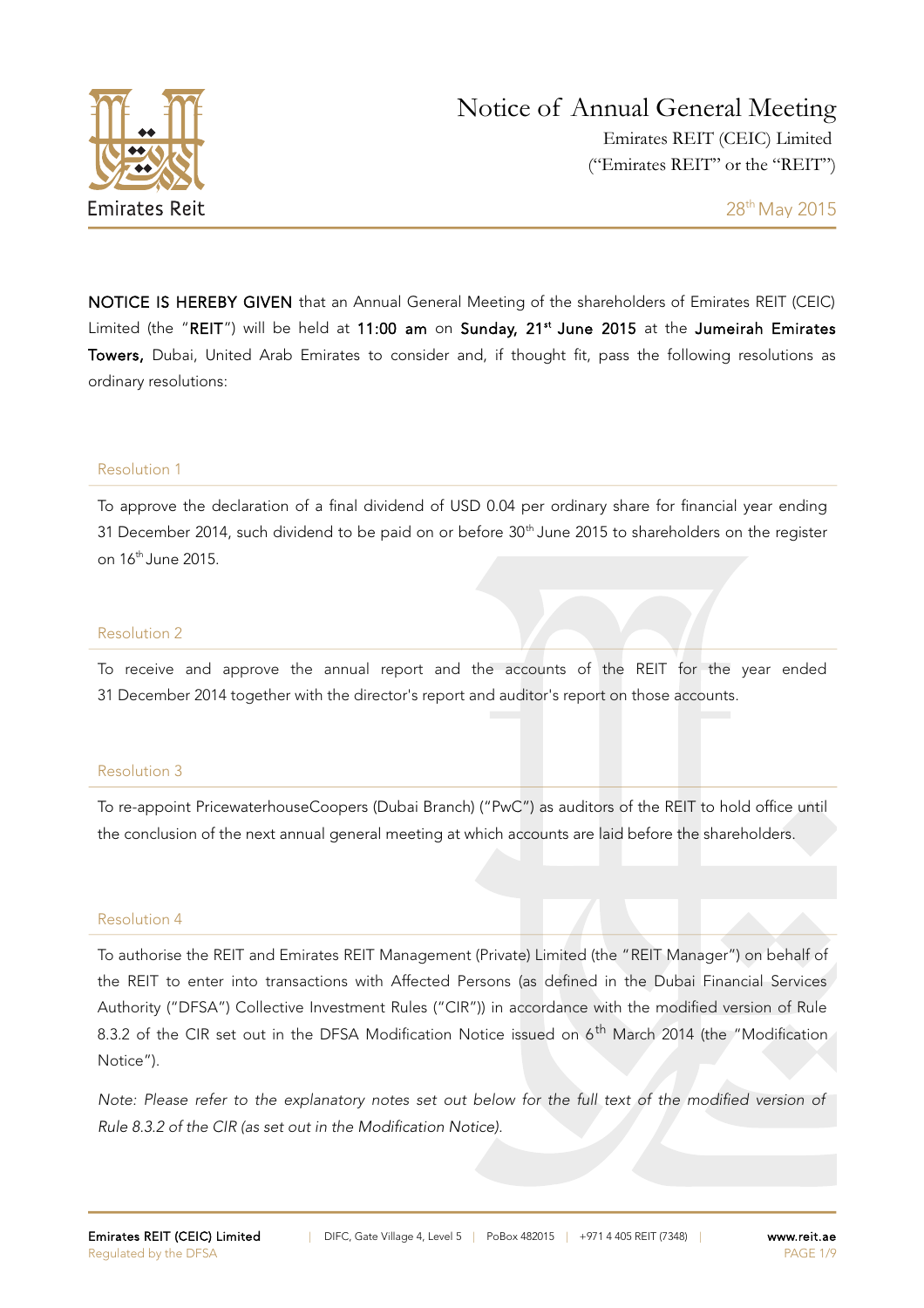#### Resolution 5

To authorise the REIT and REIT Manager on behalf of the REIT to enter into transactions with Affected Persons (as defined in the CIR) in accordance with the modified version of Rule 13.4.16 of the CIR set out in the Modification Notice.

Note: Please refer to the explanatory notes set out below for the full text of the modified version of Rule 13.4.16 of the CIR (as set out in the Modification Notice).

#### Resolution 6

To authorise the REIT and REIT Manager on behalf of the REIT to enter into transactions with Affected Persons (as defined in the CIR) in accordance with the modified version of Rule 13.4.17 of the CIR set out in the Modification Notice.

Note: Please refer to the explanatory notes set out below for the full text of the modified version of Rule 13.4.17 of the CIR (as set out in the Modification Notice).

By order of the Board, 28<sup>th</sup> May 2015,

Abdulla Al Hamli Chairman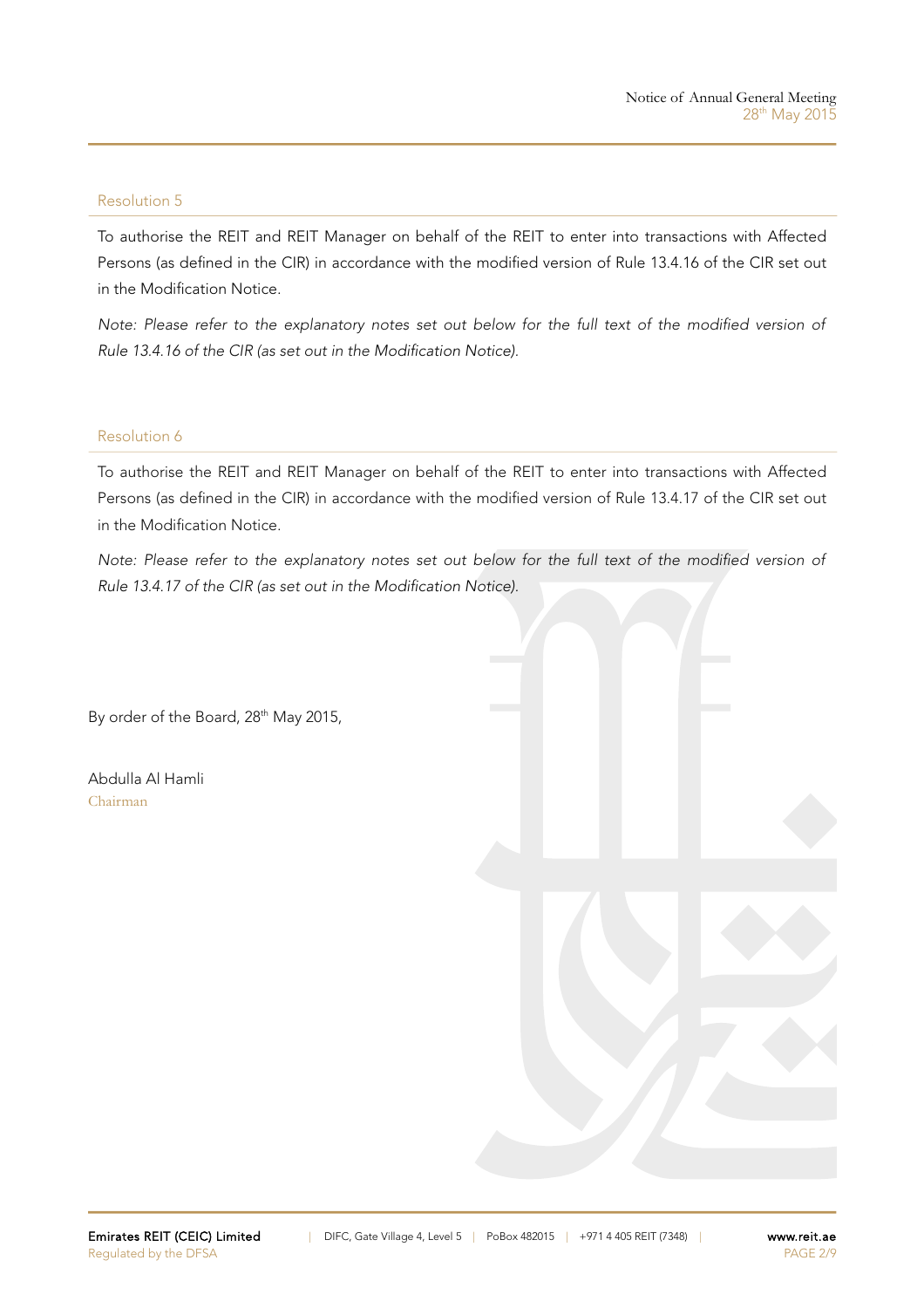## GENERAL NOTES

## (1) Right to attend and vote at the Annual General Meeting

Only those shareholders registered in the register of shareholders of the REIT at 2:00 pm on Tuesday, 16<sup>th</sup> June 2015 shall be entitled to attend and /or vote at the meeting or any adjournment thereof, in respect of the number of shares registered in their name at that time.

In each case, changes to the register of shareholders after such time shall be disregarded in determining the rights of any person to attend or vote at the Annual General Meeting.

# (2) Documents Handling

For the handling of the documents, our Tabulation Agent, your broker or custodian are referred to as "your Document Agent". Your Document Agent is as follows:

- If you have a NIN account\*, all documents should be sent to our Tabulation Agent.
- If you do NOT have a NIN account\*, all documents should be sent to your broker or custodian.

\* A NIN account is an account set-up for shareholders directly with the NASDAQ Dubai Central Securities Depository (CSD).

## (3) Attendance In Person

If you would like to attend the Annual General Meeting in person, please complete the Attendance Request Form and return it signed and dated to your Document Agent (refer to Section 2 - Documents Handling).

Attendance Request Forms must be submitted by no later than the date required by your Document Agent or 6:00 pm, Tuesday 16<sup>th</sup> June 2015 (whichever is earlier).

In order to enable smooth registration at the Annual General Meeting, you will need to provide valid proof of identification in the form of photo identification (e.g. passport or Emirates ID) at the registration desk.

Please note that you will not be able to vote in person at the Annual General Meeting if you have not registered for attendance as outlined above.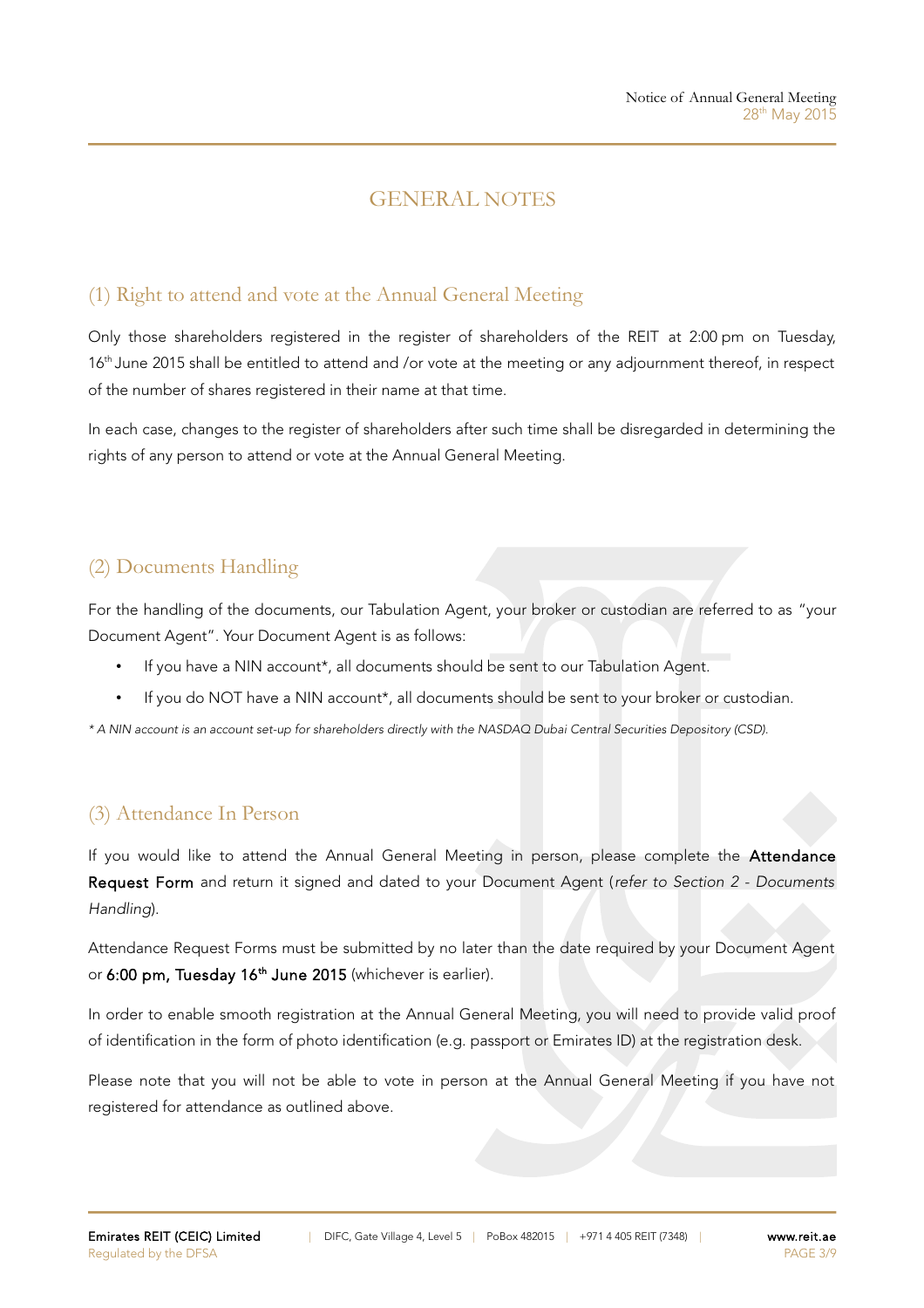# (4) Proxy Appointment

Any shareholder entitled to attend and vote at the Annual General Meeting may appoint one or more proxies to exercise all or any of the rights of the shareholder to attend, speak and vote on their behalf at the Annual General Meeting. A proxy need not be a shareholder of the REIT.

If you would like to vote without attending the Annual General Meeting in person, please complete the Proxy Form and return it signed and dated to your Document Agent (refer to Section 2 - Documents Handling), as soon as possible but no later than the date required by your Document Agent or 6:00 pm, Tuesday 16<sup>th</sup> June 2015 (whichever is earlier).

To be effective, a Proxy Form, must be received together with the power of attorney or other authority (if any) under which it is signed or a duly certified copy of such power or authority. Completion and return of the Proxy Form will not prevent a shareholder from attending in person and voting at the Annual General Meeting provided you have subsequently changed your instruction to register your attendance at the meeting in person in the manner specified above.

Any corporation which is a shareholder may, by resolution of its directors or other governing body, authorize a person(s) to act as its representative(s) at the Annual General Meeting. The REIT (or any person acting on its behalf) may require any representative of a corporation to produce a certified copy of the resolution authorizing him to act as such or other satisfactory evidence of his authority before permitting him to exercise his powers.

## (5) Tabulation Agent

Our Tabulation Agent is Link Market Services (EMEA) (DIFC) Limited and can be contacted in the following way: Email [paula.rakei@linkmarketservices.com](mailto:paule.rakei@linkmarketservices.com) Tel +971 4 401 9983 Fax +971 4 401 9985

## (6) Availability of Documents

A copy of this Notice, the Proxy Form and all other documents referenced in this Notice can be found on the REIT's website at [www.reit.ae.](http://www.reit.ae/)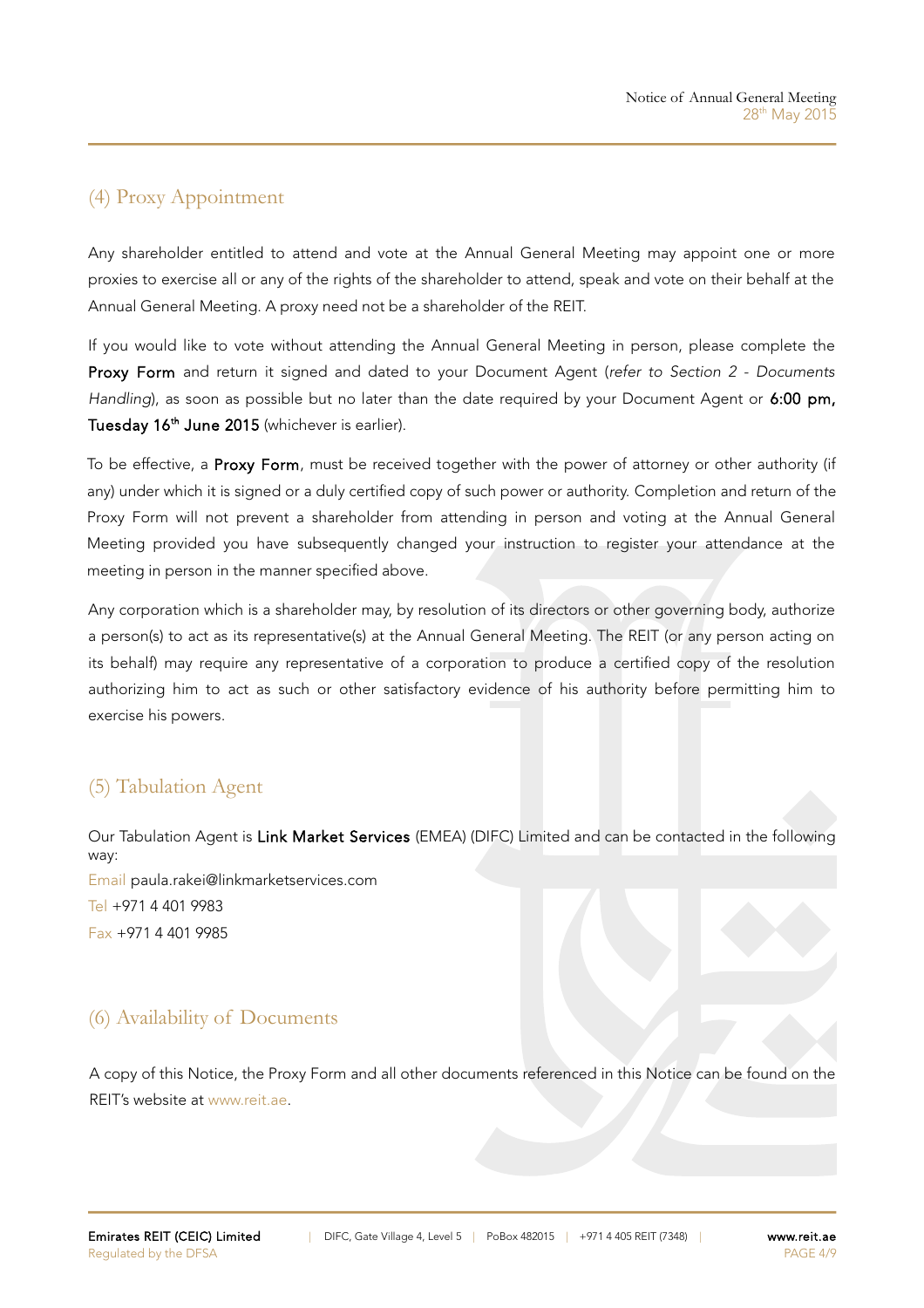# (7) Notice of Adjourned Meeting

In the event that the first session fails to reach the required legal quorum, a second session will be held in the offices of the REIT on Sunday, 28<sup>th</sup> June 2015 at 11:00 am.

## (8) Assistance

If you have any special access requirements or other needs, please contact the Company Secretary, Tiruselvi Krishnan and we will be pleased to provide appropriate help.

Email [tiruselvi.krishnan@reit.ae](mailto:tiruselvi.krishnan@reit.ae)

Tel +971 4 405 7360

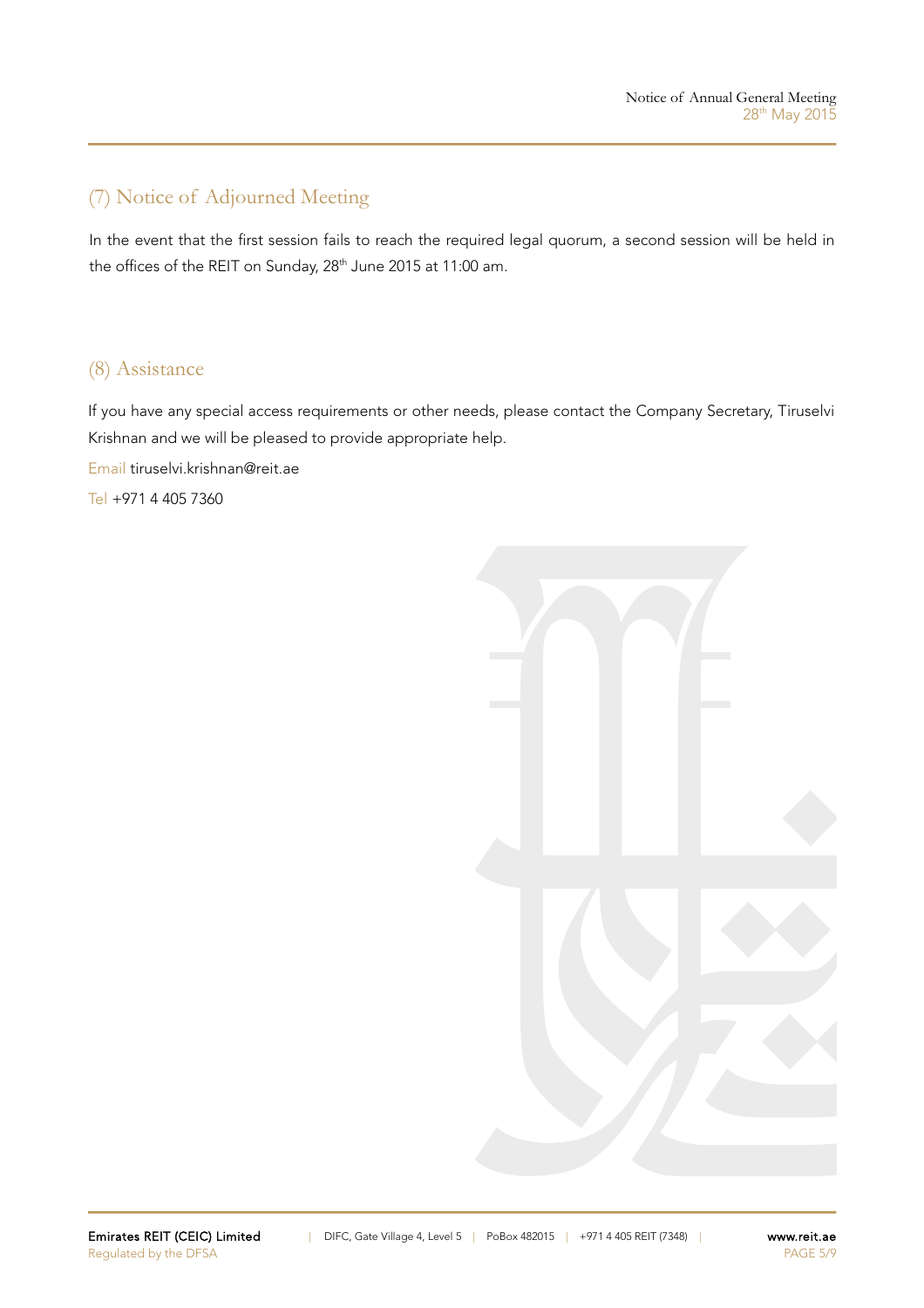## EXPLANATORY NOTES

The notes below give an explanation of the resolutions that will be proposed at the Annual General Meeting.

### Ordinary Resolution 1 – Final Dividend

On 20<sup>th</sup> May 2015, the Board recommended a final dividend of USD 0.04 per ordinary share, amounting in aggregate to USD 11.98 million. Subject to approval by the shareholders, the final dividend will be paid on or before 30<sup>th</sup> June 2015 to shareholders on the register at 2:00 pm on Tuesday, 16<sup>th</sup> June 2015.

### Ordinary Resolution 2 – Annual Report and Accounts

The REIT is required to present to the shareholders the accounts of the REIT for the year ended 31 December 2014, the director's report and auditor's report to these accounts. This provides the shareholders with an opportunity to discuss the performance of the REIT during the year, its management and prospects for the future.

### Ordinary Resolution 3 – Auditor

The REIT is required to appoint or re-appoint its auditor at each annual general meeting at which the accounts are presented. Ordinary Resolution 3 proposes the re-appointment of PricewaterhouseCoopers (Dubai Branch) as auditors of the REIT to hold office until the conclusion of the next annual general meeting.

### Ordinary Resolution 4 – Approval of modified version of CIR Rule 8.3.2

CIR Rule 8.3.2 set outs various requirements as regards transactions with Affected Persons (as defined in the CIR) which includes a requirement for approval by a Special Resolution of a proposed transaction with an Affected Person when the total consideration or value of the investment opportunity is five per cent (5%) or more of the most recent net asset value ("NAV") as disclosed in the latest published audited accounts of the Fund ("Latest NAV").

The REIT Manager believes that any such requirement for such approval by Special Resolution would be seriously detrimental to the ability of the REIT to conduct its business as convening a general meeting of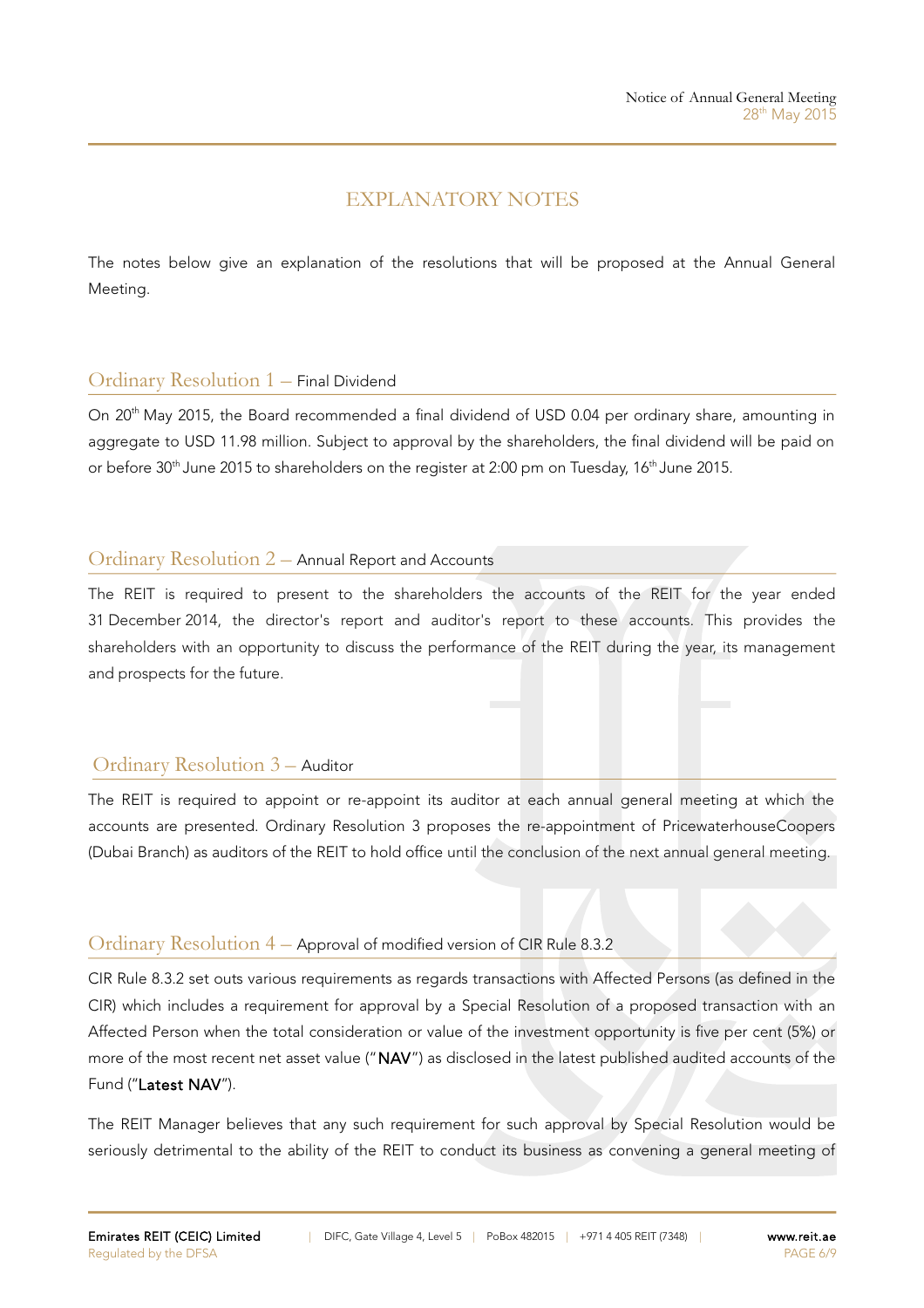Shareholders would:

- (a) take a minimum of 21 days;
- (b) require the REIT to enter into a conditional acquisition contract; and
- (c) make details of the proposed transaction publicly available before it is completed.

The characteristics of the market in the UAE and Dubai in particular are such that conditional acquisition contracts are not common and the REIT Manager believes that this, coupled with the potential loss of confidentiality leading to competing bids for transactions, would result in the REIT missing out on a significant number of acquisition opportunities. As a result of these significant issues the REIT Manager requested of the DFSA, and was granted, a modification of CIR Rule 8.3.2. The continued applicability of the modification is conditional upon shareholder approval at every AGM of the REIT.

The modified text of CIR Rule 8.3.2 set out in the Modification Notice is as follows:

### "CIR Rule 8.3.2

- (1) "A Fund Manager must not enter into a Transaction in respect of the Fund Property with an Affected Person unless it is in accordance with the requirements in this Rule.
- (2) A Fund Manager must ensure that any transaction in respect of the Fund Property undertaken with an Affected Person is on terms at least as favourable to the Fund as any comparable arrangement on normal commercial terms negotiated at arm's length with an independent third party.
- (3) The Fund Manager must ensure that, before entering into a transaction with an Affected Person:
	- (a) if the total consideration or value of the proposed transaction is 5% or more of the most recent net asset value of the Fund as described in the latest published audited accounts of the Fund:
		- i. the investment committee of the Fund (appointed under CIR Rule 13.4.3) states that it has no objection to the terms of the proposed transaction as such terms are at least as favourable to the Fund as any similar transaction entered into with an independent third party on commercial terms; and
		- ii. the oversight provider appointed to the Fund (in accordance with CIR section 10.3) approves in writing the transaction as in accordance with the requirements in CIR Rule 8.3.2(2) and any other requirements that are applicable to such a transaction; and
	- (b) if the total consideration or value of the proposed transaction is less than 5% but more than 0.25% of the most recent net asset value of the Fund as described in the latest published audited accounts of the Fund, it provides the DFSA with a written notice, as soon as possible after the relevant transaction, setting out the relevant terms of the transaction and why those terms are considered fair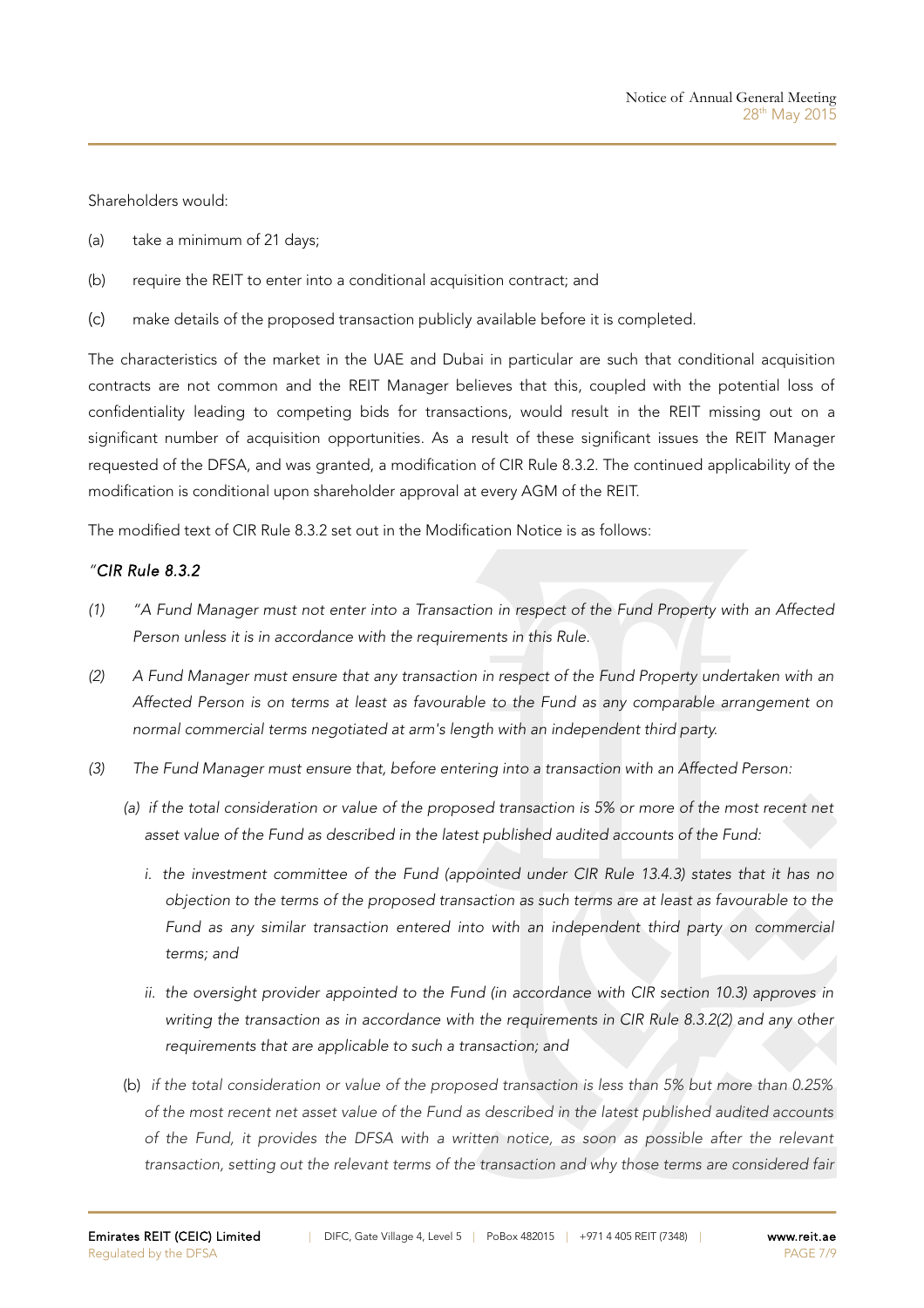and reasonable by the investment committee or oversight provider of the Fund.

- (4) The Fund Manager must:
	- (a) include a brief summary of the Affected Person transactions in the Fund's next published interim or annual report; and
	- (b) include, in the annual report of the Fund, the total value of any Affected Person transactions, their nature and the identities of the Affected Persons with whom such transactions were made. Where there is no such transaction conducted during the financial year covered by the annual report, an appropriate negative statement to that effect must be made in the annual report",

which, for the avoidance of doubt, shall mean that the prior approval of the shareholders of the REIT shall not be required in connection with the REIT or the REIT Manager entering into transactions with Affected Persons provided that the REIT and the REIT Manager comply with the foregoing in respect of such transactions.

### Ordinary Resolution 5 – Approval of modified version of CIR Rule 13.4.16

The REIT Manager must ensure that any Affected Party transactions in the nature of services provided relating to the real property of the REIT in the ordinary and usual course of estate management, including renovation and maintenance work, are contracted on normal commercial terms. The REIT has been granted a waiver by the DFSA of the requirement that the terms of ordinary and usual course services with Affected Parties are subject to prior approval of the Oversight Committee as follows.

Subject to shareholder approval at every AGM of the REIT, then (i) in respect of the provision of such services where it is envisaged that the Affected Party would be paid a total consideration less than five per cent (5%) of the Latest NAV and such services are contracted on normal commercial terms, no prior approval of the Oversight Committee is required; and (ii) in respect of the provision of such services where it is envisaged that the Affected Party would be paid a total consideration equal to or greater than five per cent (5%) of the Latest NAV then prior to the engagement of the Related Party to carry out such services the terms of such engagement must be approved by the Oversight Committee. The modification is conditional upon shareholder approval at every AGM of the REIT.

The modified text of CIR Rule 13.4.16 set out in the Modification Notice is as follows:

"The Fund Manager must ensure that any Affected Person transactions in the nature of services provided relating to the Real Property of the Fund in the ordinary and usual course of estate management, including renovation and maintenance work, are: